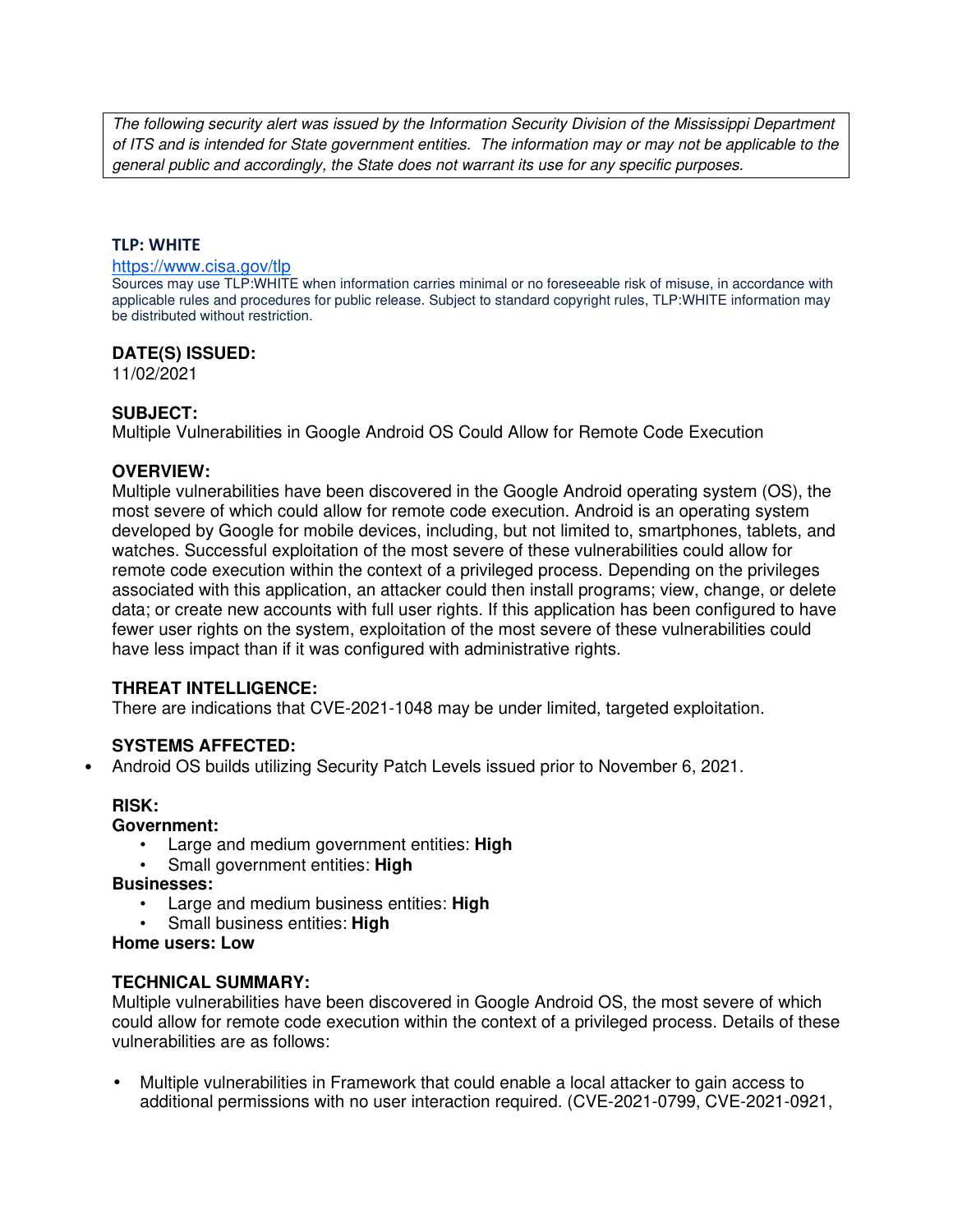CVE-2021-0923, CVE-2021-0926, CVE-2021-0933, CVE-2020-13871, CVE-2021-0653, CVE-2021-0922)

- A vulnerability in Media Framework that could enable a local malicious application to bypass user interaction requirements in order to gain access to additional permissions. (CVE-2021- 0928, CVE-2021-0650)
- Multiple vulnerabilities in System could enable a remote attacker using a specially crafted transmission to execute arbitrary code within the context of a privileged process. (CVE-2021-0918, CVE-2021-0930, CVE-2021-0434, CVE-2021-0649, CVE-2021-0932, CVE-2021-0925, CVE-2021-0931, CVE-2021-0919)
- Multiple vulnerabilities in Project Mainline components. (CVE-2021-0653, CVE-2021-0650, CVE-2021-0649)
- Multiple vulnerabilities in Kernel components that could result in local escalation of privilege due to a use after free. (CVE-2021-0920, CVE-2021-0924, CVE-2021-0929, CVE-2021- 1048)
- Multiple vulnerabilities in Android TV that could enable a proximate attacker to silently pair with a TV and execute arbitrary code with no privileges or user interaction required. (CVE-2021-0889, CVE-2021-0927)
- A high severity vulnerability in MediaTek components. (CVE-2021-0672)
- Multiple critical severity vulnerabilities in Qualcomm closed-source components. (CVE-2021- 1924, CVE-2021-1975)
- Multiple high severity vulnerabilities in Qualcomm closed-source components. (CVE-2021- 1921, CVE-2021-1973, CVE-2021-1979, CVE-2021-1981, CVE-2021-1982, CVE-2021- 30254, CVE-2021-30255, CVE-2021-30259, CVE-2021-30284)

Successful exploitation of the most severe of these vulnerabilities could allow for remote code execution within the context of a privileged process. Depending on the privileges associated with this application, an attacker could then install programs; view, change, or delete data; or create new accounts with full user rights. If this application has been configured to have fewer user rights on the system, exploitation of the most severe of these vulnerabilities could have less impact than if it was configured with administrative rights.

# **RECOMMENDATIONS:**

The following actions should be taken:

- Apply appropriate updates by Google Android or mobile carriers to vulnerable systems, immediately after appropriate testing.
- Remind users to only download applications from trusted vendors in the Play Store.
- Remind users not to visit un-trusted websites or follow links provided by unknown or untrusted sources.
- Inform and educate users regarding threats posed by hypertext links contained in emails or attachments, especially from un-trusted sources.

# **REFERENCES:**

# **Google Android:**

https://source.android.com/security/bulletin/2021-11-01#2021-11-06-security-patch-levelvulnerability-details

# **CVE:**

https://cve.mitre.org/cgi-bin/cvename.cgi?name=CVE-2020-13871 https://cve.mitre.org/cgi-bin/cvename.cgi?name=CVE-2021-0434 https://cve.mitre.org/cgi-bin/cvename.cgi?name=CVE-2021-0649